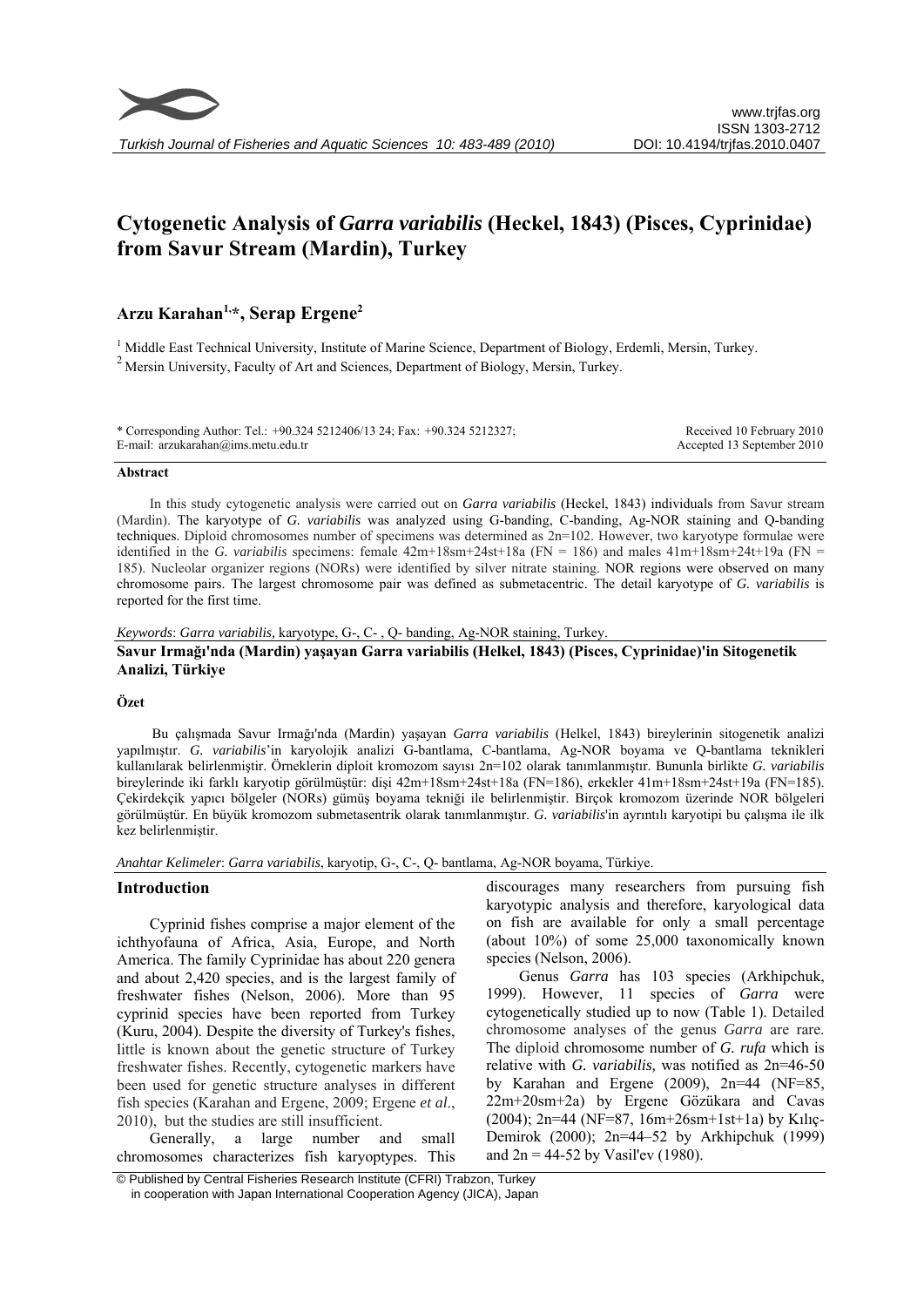The study on fish chromosome has received considerable attention in recent years because of their importance in classification, evolution and heredity (Gold *et al*., 1990; Ozouf–Costaz and Foresti, 1992; Barat, 2002). Moreover cytogenetic studies of fish have been used as biological indicator for determination of water pollution (Klinkhardt, 1993).

An important characteristic of nucleolar organizer regions (NORs) in fish is related to that it has inter- and intra-species polymorphism. NOR characterization can be a cytogenetic marker of for cytotaxonomic studies and can even aid in constructing phylogenetic hypotheses (cytosystematics) for several fish groups (Amemyia and Gold, 1988; Galetti Jr, 1998; Almeida-Toledo, 2000). Some fish groups have a simple NOR system characterized by ribosomal cistrons on only one chromosome pair, whereas others have a multiple NOR system composed of cistrons dispersed over several chromosomes (Galetti Jr, 1998).

This paper reports the result of a cytogenetic study on Savur stream population of *G. variabilis*. Chromosomes were analyzed by G, C, Q banding and Ag- staining techniques. Detailed karyotype of *G. variabilis* was determined for the first time with this study.

## **Materials and Methods**

Basic cytogenetic analysis methods were performed on 34 specimens of *G. variabilis* (1 female and 33 males), which were collected from Savur Stream in Mardin (Figure 1). The preparation of the mitotic chromosome suspension was performed using cells from the fin epithelium according to Ergene *et al*. (1999). Chromosome morphology was determined based on the arm relationship proposed by Levan *et al*. (1964). The fundamental number (FN) was calculated considering metacentric (m), submetacentric (sm) and subtelocentric (st) chromosomes with two arms and acrocentric (a) chromosomes with only one arm. Nucleolar organizer

regions (NORs) were identified following the silver  $(AgNO<sub>3</sub>)$  staining method of Howell and Black (1980). C-bands were obtained according to Sumner (1972). Q-banding with quinacrine was performed according to Schimid (1980). Metaphase chromosomes were banded using the conventional Trypsin-Giemsa banding technique (Seabright, 1971). Giemsa-stained, G-banded, Ag-NOR-stained, Qbanded, and C-banded mitotic chromosomes were photographed using a digital camera and the images were digitally processed using Adobe Photoshop v.7.0 software. The arm ratio was determined using the Micro-Measure program. A haploid ideogram was prepared based on the measurements of C-banded, Ag-NOR stained, and G banded chromosomes.

#### **Results**

The diploid chromosome number of *G. variabilis* is 2n=102 (within 229 metaphase with 75.98%), comprising 42 metacentric, 18 submetacentric, 24 subtelocentric, 18 acrocentric, FN = 186 at female; 41 metacentric, 18 submetacentric, 24 subtelocentric, 19 acrocentric,  $FN = 185$  at males. Among the 34 specimens analyzed, one specimen was female and 33 were males.

According to G-banding, four band regions were determined on st chromosome arms 32., tree band regions m chromosome arms 16., 18., two band regions m chromosome arms 1., 2., 5., 6., 17., sm chromosome arms 21., 23., st chromosome arms 30., 31., 33., 34. and one band region m chromosome arms 3., 7., 8., 9., 10., 11., 12., 19., 20., sm chromosome arms 22., 24., 27., st chromosome arms 36., 37., 38., 39., a chromosome arms 42., 44., 46. In addition, two large band regions were seen on the metacentric chromosome arms 51 (Figure 2a, Figure 3).

Karyotype was determined according to the arm measurements which were the consequence of C-band (Figure 4). C-banding heterochromatin was observed at the terminal region of many chromosomes, as well as on the interstitial region of some pairs (No. 2, 4, 6,



**Figure 1.** Collection site of *G. variabilis* samples. (The sampling site  $\boxtimes$ ),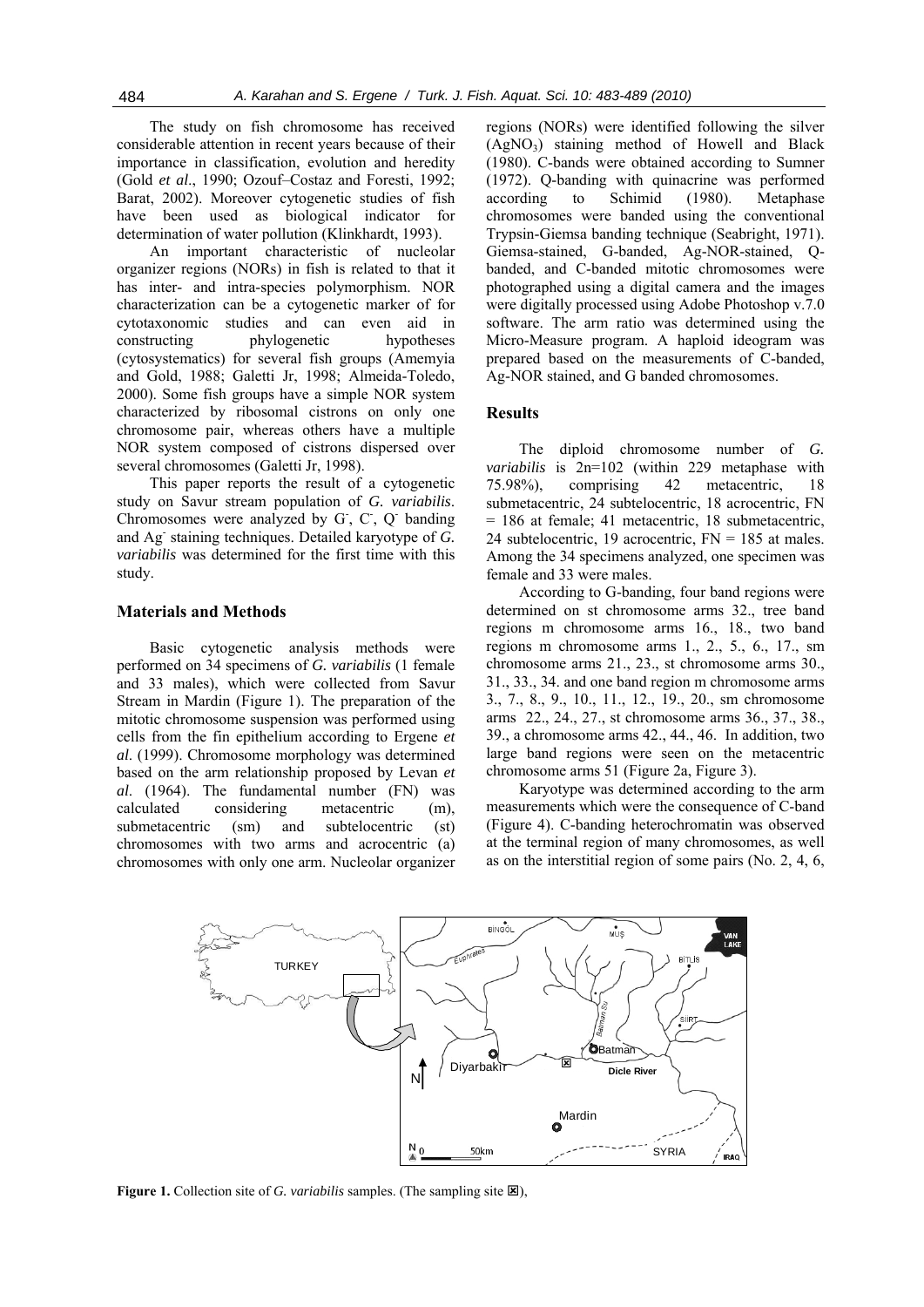

**Figure 2.** Metaphase images of *G. variabilis* a) G-banded (male); b) C-banded (male); c) Ag-NOR staining (female); d) Qbanded (male).

| $\text{st} \quad \begin{array}{cccccccccccccccccc} \sqrt[3]{4} & \sqrt[4]{5} & \sqrt[3]{5} & \sqrt[4]{5} & \sqrt[3]{5} & \sqrt[3]{5} & \sqrt[3]{5} & \sqrt[3]{5} & \sqrt[3]{5} & \sqrt[3]{5} & \sqrt[3]{5} & \sqrt[3]{5} & \sqrt[3]{5} & \sqrt[3]{5} & \sqrt[3]{5} & \sqrt[3]{5} & \sqrt[3]{5} & \sqrt[3]{5} & \sqrt[3]{5} & \sqrt[3]{5} & \sqrt[3]{5} & \sqrt[3]{5} & \sqrt[3]{5} & \sqrt[3]{5} & \sqrt[3]{5} & \sqrt$ |  |  |  |  |  |
|-------------------------------------------------------------------------------------------------------------------------------------------------------------------------------------------------------------------------------------------------------------------------------------------------------------------------------------------------------------------------------------------------------------------------|--|--|--|--|--|
|                                                                                                                                                                                                                                                                                                                                                                                                                         |  |  |  |  |  |
|                                                                                                                                                                                                                                                                                                                                                                                                                         |  |  |  |  |  |
|                                                                                                                                                                                                                                                                                                                                                                                                                         |  |  |  |  |  |
|                                                                                                                                                                                                                                                                                                                                                                                                                         |  |  |  |  |  |
|                                                                                                                                                                                                                                                                                                                                                                                                                         |  |  |  |  |  |

**Figure 3.** G-banded karyotype image of *G. variabilis* (male) (sex chromosomes are in the square).

**Figure 4.** C-banded karyotype image of *G. variabilis* (male) (sex chromosomes are in the square).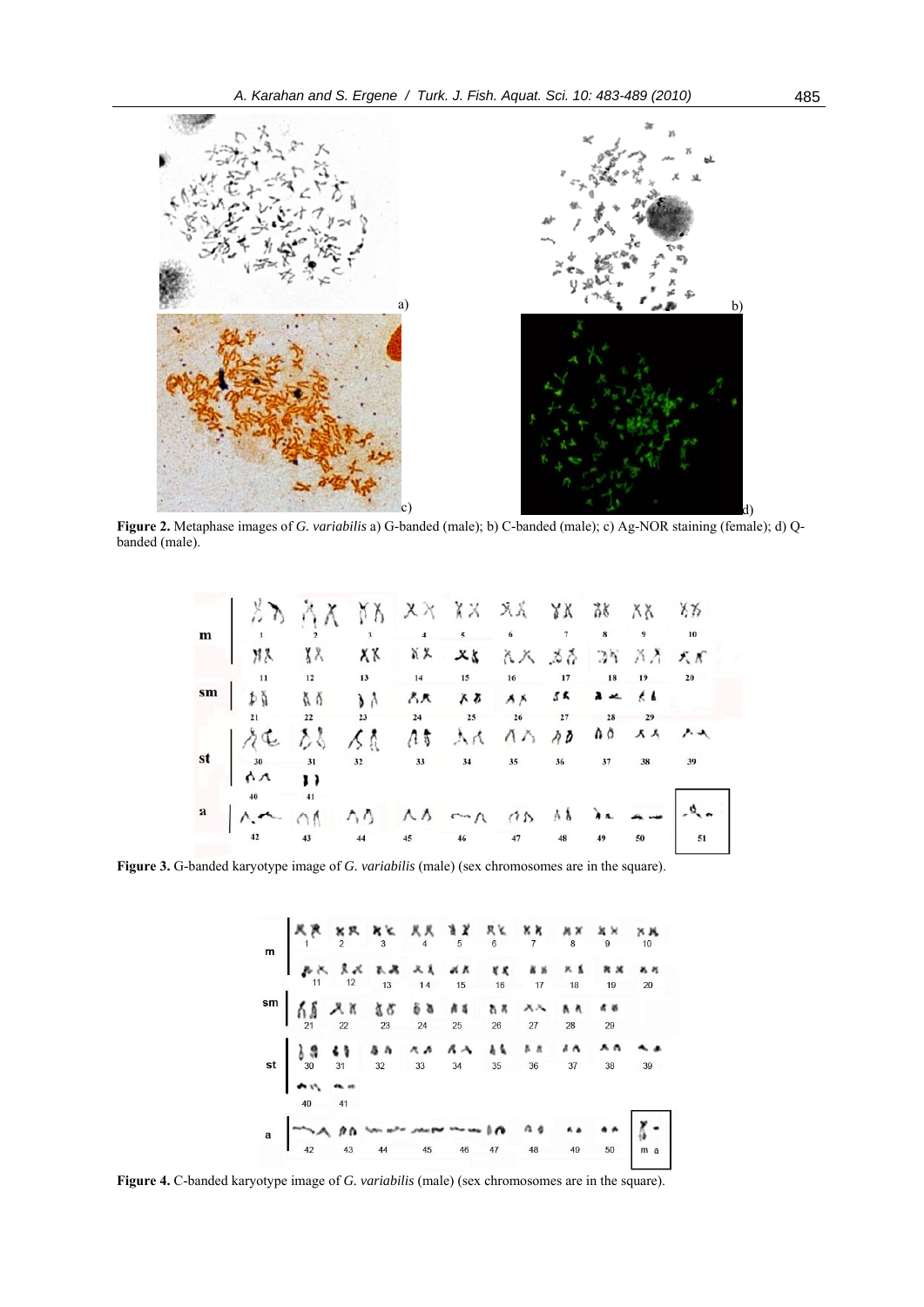| Species                      | Locality                | 2n    | <b>FN</b> | KF                                   | <b>Sex</b>                  | References                |
|------------------------------|-------------------------|-------|-----------|--------------------------------------|-----------------------------|---------------------------|
| G. cambodgiensis Unspecified |                         | 52    |           |                                      |                             | Vasil'ev, 1980            |
| G. dembeensis                | Unspecified             | 50    | 82        |                                      |                             | Golubtsov and Krysanov,   |
|                              |                         |       |           |                                      |                             | 1993                      |
| G. gotyla gotyla             | India Ooty, TN.         | 50    | 90        | $14m+26sm+10t.a$                     |                             | Barat, 1985               |
| G. gotyla gotyla             | India Jammu, J&K        | 50    | 74        | 14sm+10sm+10st+16t, No heteromorphic |                             | Bukhsh, 1984              |
|                              |                         |       |           | a                                    | sex chromosomes<br>in male. |                           |
| G. gotyla gotyla             | India, Itanagar, A.P    | 50    | 70        | $12m+8sm+8st+22T$                    |                             | Kumari Sahooet al., 2007  |
| G. gotyla gotyla             | India, India            | 50    | 90        | $14m+26sm+10t$ ,a                    |                             | Barat, 1985               |
| G. kempi                     | India, Itanagar, A.P    | 50    | 78        | $14m+14sm+10st+12t$                  |                             | Kumari Sahoo et al., 2007 |
| G. lissorhynchus             | India, Itanagar, A.P    | 50    | 82        | $16m+16sm+6st+12t$                   |                             | Kumari Sahoo et al., 2007 |
| G. mullya                    | India                   | 50    | 82        | $18m+14sm+10st+8t$                   |                             | Nagpure et al., 2006      |
|                              | Chalakkudy river,       |       |           |                                      |                             |                           |
|                              | Kerala                  |       |           |                                      |                             |                           |
| G. imberba                   | Unspecified             | 50    |           |                                      |                             | Arkhipchuk, 1999          |
| G. lamta                     | India Bihar             | 50    | 86        | $6m+18sm+12st+14$ t.a                |                             | Arkhipchuk, 1999          |
| G. lamta                     | India Simlipal Hills    | 50    | 86        | $12m+24sm+2st+12t.a$                 | Female,ZW                   | Barat, 1985               |
|                              | Orissa                  |       |           |                                      | Male WW                     |                           |
| G. lamta                     | Unspecified             | 50    | 74        | $6m+18sm+12st+14t$ ,a                |                             | Khuda-Bukhsh, 1980        |
| G. makiensis                 | Unspecified             | 50    | 84        | $34m, sm+16$ t,a                     |                             | Barat, 1985               |
| G.                           | Ethiopia                | 50    | 88        | 38m, sm+12 t, a                      |                             | Golubtsov and Krysanov,   |
| quadrimaculata               |                         |       |           |                                      |                             | 1993                      |
| G. rufa                      | Unspecified             | 44-50 |           |                                      |                             | Post, 1965                |
| G. rufa                      | Unspecified             | 44-52 |           |                                      |                             | Vasil'ev, 1980            |
| G. rufa                      | <b>Turkey Mersin</b>    | 44    | 85        | $22m+20$ sm $+2a$                    |                             | Ergene Gözükara and       |
|                              |                         |       |           |                                      |                             | Çavaş, 2004               |
| G. rufa                      | Turkey Dicle River      | 44    | 87        | $16m+26$ sm+1st+1a                   |                             | Kiliç and Demirok, 2000   |
| G. rufa                      | Turkey, Mersin          | 50    | 94        | $26m+10$ sm+ $8st+6a$                | Female                      | Karahan and Ergene, 2009  |
| G. rufa                      | Turkey Hatay            | 46    | 88        | $22m+12sm+8st+4a$                    | Female XX                   | Karahan and Ergene, 2009  |
|                              |                         |       | 87        | $22m+12sm+7st+5a$                    | Male XY                     |                           |
| G. rufa                      | Turkey                  | 46    | 90        | $32m+6sm+6st+2a$                     | Female XX                   | Karahan and Ergene,       |
|                              | Kahramanmaras           |       | 89        | $31m+6sm+6st+3a$                     | Male XY                     | 2009                      |
| G. rufa                      | <b>Turkey Sivas</b>     | 50    | 96        | $28m+14sm+4st+4a$                    | Female                      | Karahan and Ergene, 2009  |
| G. variabilis                | Turkey Savur Stream 102 |       | 186       | $42m+18sm+24st+18a$                  | Female                      | Present study             |
|                              |                         |       | 185       | $41m+18sm+24t+19a$                   | Male                        |                           |

**Table 1.**Chromosome characteristics in the genus *Garra* (2n=diploid number; KF=karyotypic formula; FN=fundamental number)

32) from the regular complement. On the other hand, the single acrocentric chromosome, which was determined at male, was completely heterochromatic (Figure 2b, 4).

The nucleolar organizing regions were detected in the telomeric portion of the short arm 3., 6., 7., 8., 9., 10., 28., 29. chromosome pairs (Figure 2c). Clear Q-band regions were seen on long arm sm chromosomes 22., 23., 27. and short arm sm chromosomes 24., 25., 26. (Figure 2d, Figure 5). Positive Q-band, G-band and NOR regions schema was given at Figure 6. Chromosomes arm of *G. variabilis* were obtained by Micro Measure program which was given in Figure 7. The largest chromosome was determined as non homologue m chromosome at males (Figure 7).

### **Discussion**

In fish, most of the chromosome banding studies are related to C-bands or silver- and chromomycinA<sub>3</sub> bands to identify nucleolar organizing regions, while descriptions of the distinct structural Q-, G- and

replication banding patterns are limited (Ueda and Naoi, 1999). Weak compartmentalization of the genomes due to the base composition (AT- or GCrich DNA) of cold-blooded vertebrates has been reported (Medrano *et al*., 1988). Weak compartmentalization in the fish chromosomes is thought to be a main cause of limited reports about the distinct structural Q- and G-banding patterns. In this study, specific Q-band patterns were identified (Figure 2d, 5). These band regions can be determining as marker for this species or population. Likewise, Gband pattern was described and these band regions can be used to distinguish populations from each other.

The majority of chromosomes numbers of Cyprinid species is between 2n=50 and 2n=100 (Oelerman and Skelton, 1990). The diploid chromosomes number of *G. variabilis* was found as 102. This result is consistent with Cyprinid chromosomes. Diploid chromosomes number which cytogenetically studied 11 species of *Garra*, was consistent 50 (Table 1), excluding the species *G. rufa* and *G. combodgiensis*. These data indicate that *G.*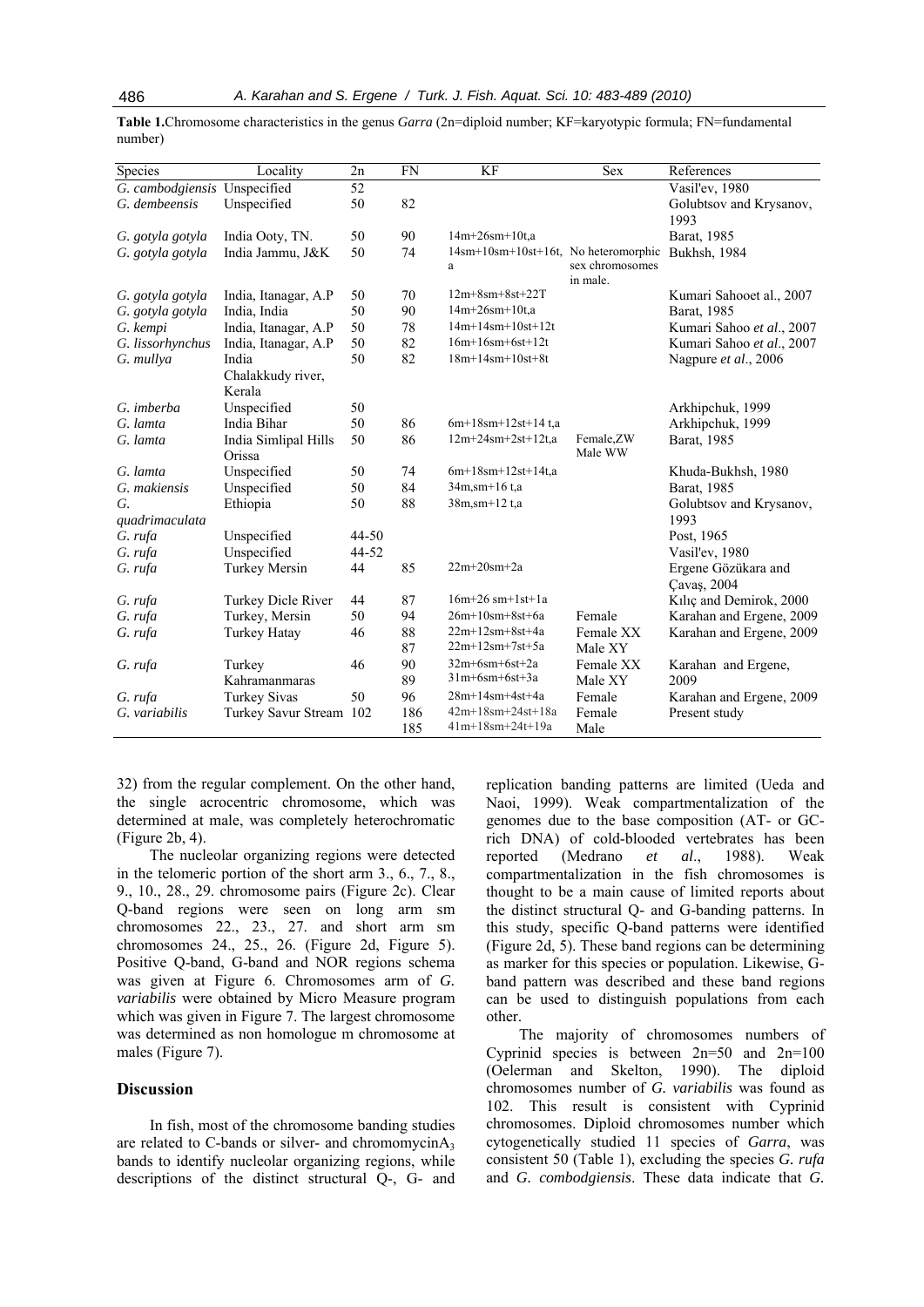

**Figure 5.** Q-banded karyotype image of *G. variabilis* (male) (sex chromosomes are in the square).



Figure 6. Ideogram of *G. variabilis* according to G-, C, Q banding and Ag-NOR staining ( $\blacksquare$  Giemsa band regions; Q-band regions;interstitial C-band regions).



**Figure 7.** Arm ration of *G. variabilis* (male).

*variabilis* can be polyploidy.

G-banding can be used to identify chromosomal anomalies such as translocations, due to unique pattern of light and dark bands for each chromosome (Ueda and Naoi, 1999). C-banding and Ag-NOR staining to be useful for the investigation of the karyotype evolution of bitterlings. Heterochromatin has played an important role in the karyotypic diversification of fish (Ueda *et al*., 2001). In this study, quite large heterochromatin region was seen on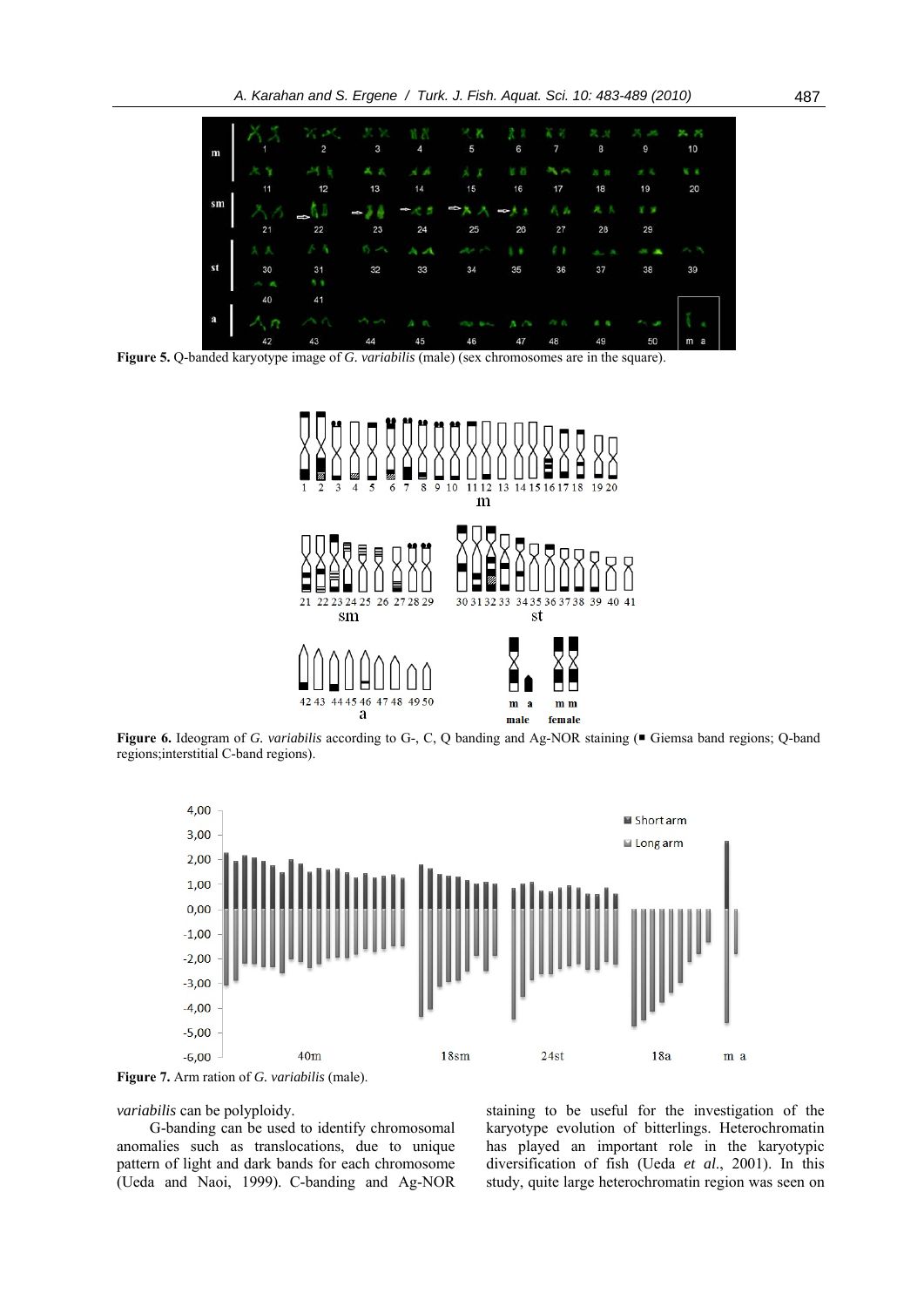metacentric chromosomes arms 2, 7 and 51 consequence of G-banding (Figure 2a, 3, 6). These chromosomes (2 and 7) can be defined as a marker for *G. variabilis.* 

John and Miklos (1979) suggested that the quantitative and positional changes in constitutive heterochromatin are one of the important factors for speciation. Meyne *et al*. (1990) have reported that the interstitial sites of the (TTAGGG)n telomeric sequence enable greater flexibility for the karyotype change. However, C-banding was important to enable identification of the centric fusion. At this study, clear C-bands regions were seen at centromeric position on many chromosomes and interstitial position at the long arm of chromosome pairs 2, 4, 6, 32 (Figure 2b, 4, 6). These heterochromatic regions could have been formed by tandem duplication or pericentric inversion of heterochromatic DNA.

Sex chromosomes of *G. rufa* populations which are living in two different regions (Hatay and Kahramanmaras) were identified by Karahan and Ergene (2009). According to this study, *G. rufa* has XX/XY heteromorphic sex chromosomes system. In the present study, two chromosomes, which are two metacentric in female; one metacentric and one small acrocentric in male, are thought to be sex chromosomes. All acrocentric and most of the metacentric chromosomes consisted heterochromatin.

According to Khuda-Bukhsh (1984); Khuda-Bukhsh and Barat (1987); Ergene-Gözükara and Cavas (2004); Nagpure *et al*. (2006); Kumari Sahoo *et al*. (2007), the species of *G. rufa* has the largest submetacentric chromosome pair in the karyotype. Therefore, they have pointed out that submetacentric chromosome pair can be defined as a marker for genus *Garra*. However, the largest chromosome pairs were identified as metacentric of this study. Four *G. rufa* populations from four distinct localities in Turkey were compared with each other by Karahan and Ergene (2009). According to this study, the largest chromosome pair of the complements was characteristically submetacentric for Mersin and Kahramanmaras *G. rufa* populations, metacentric for Sivas and Hatay populations. As a result of this, it can be concluded that *G. variabilis* is compatible with Sivas and Hatay *G. rufa* populations.

NOR regions are used as important chromosomal markers in fishes, the number and position of NORs change according to genus, species and population. The NOR is a certain indicator for rewiring chromosomal polymorphism in and between species in many fish groups and it is noted that this variety can affect the position on the chromosome, size and active number of NOR's in the whole genome (Ozouf–Costaz and Foresti, 1992). Although the NOR is especially seen at the short arm of chromosome, sometimes it can be seen on the long arm of m and a chromosomes (Rab *et al*., 1996). Furthermore, these can be seen between telomere and centromere (Jankun *et al*., 1998). Amemiya and Gold

(1988) have hypothesized that single NOR located terminally on acrocentric chromosome represents the plesiomorphic state for Cyprinidae. Two or multiple pairs of chromosome bearing rDNA sites seem to represent a derived condition among Cyprinidae as well as among Leuciscinae (Boron, 2001). In the present study, eight NOR regions were observed at the terminal region of the short arm in the metacentric chromosome pairs 3, 6, 7, 8, 9, 10 and submetacentric 28, 29 (Figure 2c, 6).

The chromosome number and morphology from chromosomal analyses are used in the identification of species easily and in defining the relationship and differences between varied species. The chromosome number and morphology can change among fish species. This variation can be used in the search of evolutional relationship between inter- and intrapopulations (Thorgard and Disney, 1990). The formation of the heterochromatin could be useful for determination of chromosome reconstruction. The composition of heterochromatin has to be better investigated to further clarify the karyotype evolution in fish groups. This paper appears to be first report of banding pattern within the *G. variabilis*. This information can provide useful data for the fish cytogenetic database. The detection of the cytogenetic pattern of *G. variabilis* from Savur stream might constitute important information to better understand the population biology of this fish.

## **Acknowledgements**

The authors are grateful to Mustafa Kuru for information about the identity of the species. We are very grateful to Emin Erdal, Yasemin Kaçar, Süphan Karaytuğ (Mersin University) for critical reading of the manuscript. We thank Hıdır Balcı and his family from Savur (Mardin) for their kind provision of fish for the study. This study was supported by Mersin University.

### **References**

- Almeida-Toledo, L.F. 2000. Karyotypic evolution in Neotropical freshwater fish. Chrom. Today, 13: 169- 181.
- Amemiya, C.T. and Gold, J.R. 1988. Chromosomal NORs as taxonomic and systematic characters in North American Cyprinid fishes. Genetica, 76: 81–90.
- Arkhipchuk, V.V. 1999. Chromosome database. Database of Dr. Victor Arkhipchuk. In: R. Froese and D. Pauly (Eds.), Fishbase World Wide Web electronic publication. Version (02/2007).
- Barat, A., Sahoo, P.K. and Ponniah, A.G. 2002. Karyotype and Nucleolar Organizer Regions (NORs) in a few hill stream fishes. In: S. Ayyappan, J.K. Jena, M.M. Joseph (Eds.), The Fifth Indian Fisheries Forum Proceedings, AFSIB, Mangalore and AoA, Bhubaneswar: 111–114.
- Barat, A. 1985. A study of chromosomes in some Indian Teleost (Pisces). PhD thesis dissertation. West Bengal: Kalyani University.